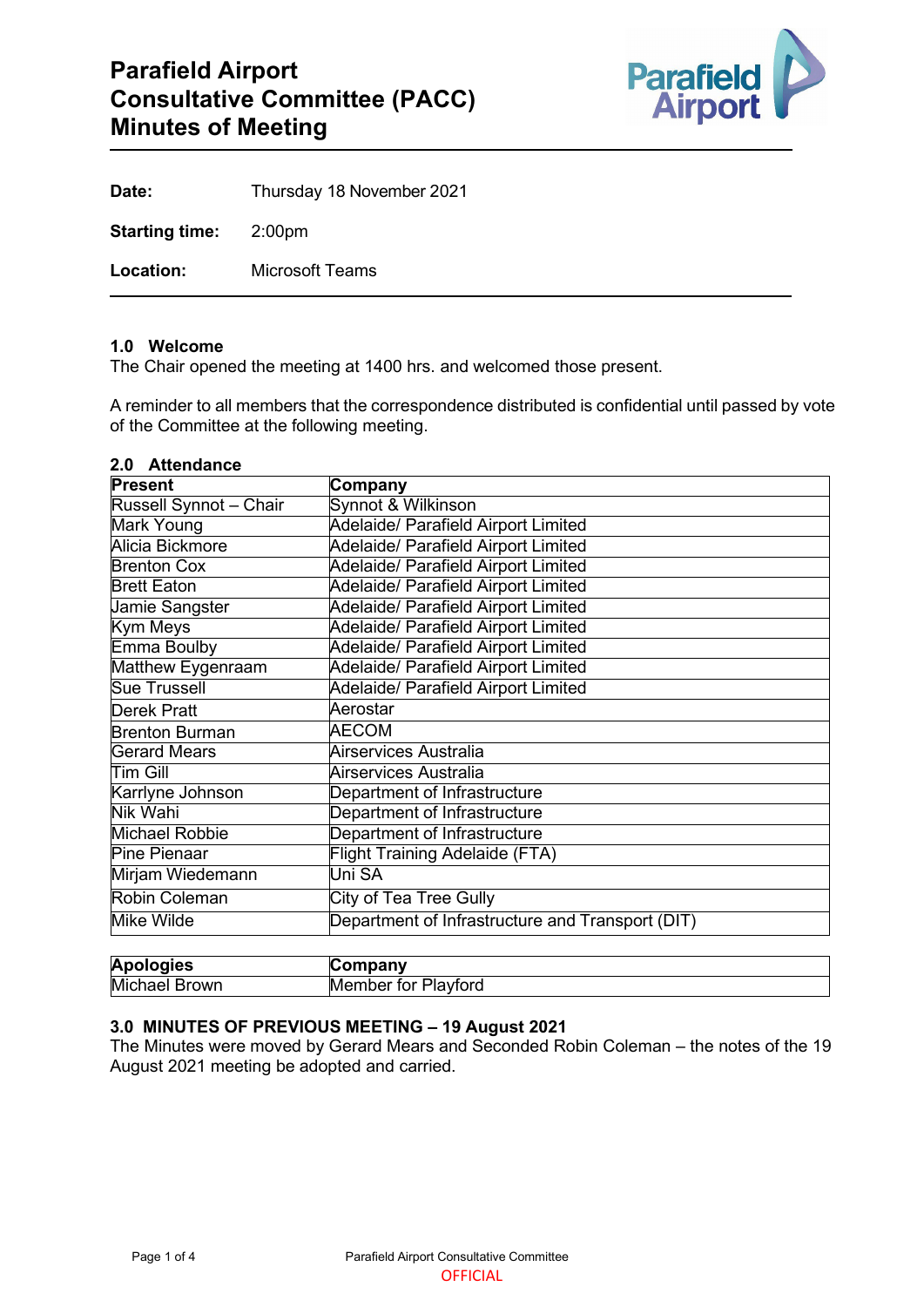## **4.0 CORRESPONDENCE**

## **4.1 Correspondence In:**

- − Reports
- − Thank you letter to the retiring Chair from the Department of Infrastructure, Regional Development and Communications
- − Thank you letter to the retiring Chair from PAL
- − Welcome letter to the new Chair from PAL
- − Registration from Member

## **4.2 Correspondence Out:**

− Previous Minutes and Agendas

## **5.0 ACTION ITEMS**

## **5.1 The Commonwealth Department - Sun-Setting Regulations**

- The outcomes of previous consultation will be used to inform options presented for stakeholder feedback.
- The work will be staged thematically over the coming three years, with an initial focus on cutting red tape, duplication and inconsistency in reporting requirements.
- Stage 1 issues paper on internal airport operations to be circulated to stakeholders for comment before the end of the year.
- Consultation planned for 2022 includes:
	- $\circ$  Stage 2 streamlining Commonwealth responsibilities for the control of on-airport activities.
	- $\circ$  Stage 3 increasing flexibility and modernising environmental, building control and airspace frameworks.
	- o Stage 4 progressing legislative reforms to the Airport Acts.
- CACGs will be consulted as part of Stage 3 and Stage 4.

## **5.2 CASA – Review of Adelaide Airspace**

The Office of Airspace Regulation (OAR) is conducting a review of the airspace within the vicinity of Adelaide in South Australia. This Preliminary Airspace Review will assess the suitability of the current airspace structure from ground level to 8,500 feet above mean sea level within 36 nautical miles (NM) of Adelaide aerodrome, and review risks related to aircraft operations.

CASA advised via email, the Adelaide airspace review is still a work in progress and at this stage there is still nothing to report regards release of a draft report. CASA will advise in due course when this changes.

Refer to website - [https://consultation.casa.gov.au/stakeholder-engagement-group/preliminary](https://consultation.casa.gov.au/stakeholder-engagement-group/preliminary-airspace-review-adelaide-2020/)[airspace-review-adelaide-2020/](https://consultation.casa.gov.au/stakeholder-engagement-group/preliminary-airspace-review-adelaide-2020/)

# **6.0 AIRPORT UPDATE**

## **6.1 Parafield Airport Limited (PAL) Report**

The report was tabled and taken as read.

## **6.2 Property Development Report**

The report was tabled and taken as read and the following was noted: A Development Approval has been issued for the District Outlet Centre for works to be undertaken on site. The developer is mobilising to the site and will be onsite before Christmas, with expected completion at the end of 2022.

## **6.3 Environment Report**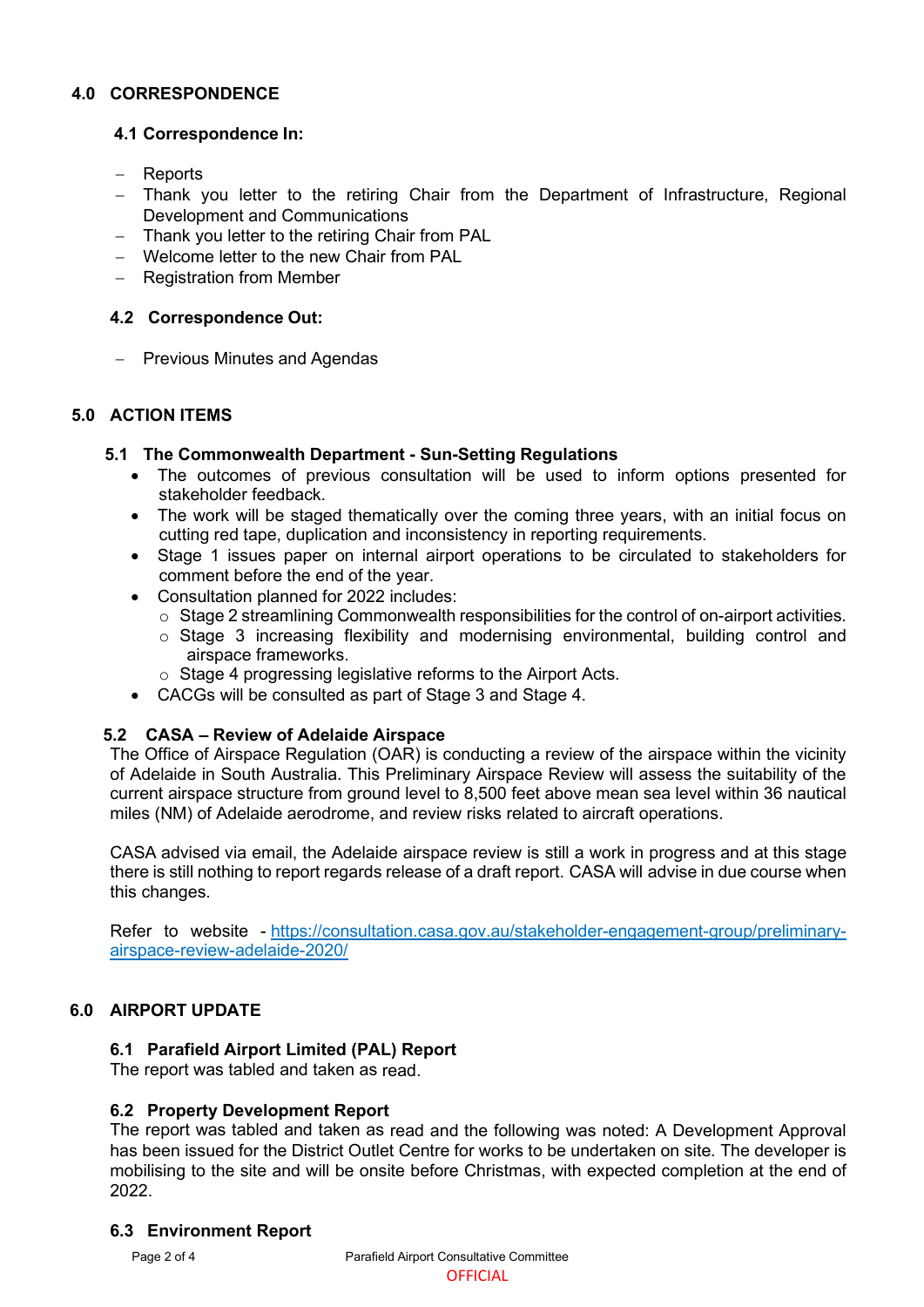The report was tabled and taken as read.

# **6.4 Technical Working Group (PATWG)**

A number of items were discussed including the Black Hawke Helicopters operations and noted one helicopter is operating with another two coming online for firefighting duties. The Buckland Park development was discussed and also crane approvals in the Adelaide CBD.

# **7.0 AIRPORT AGENCY UPDATE**

# **7.1 Department of Infrastructure**

The Department recognises how tough the last 18-24 months has been for aviation and the tourism industry. It was noted that Government support was now at \$5.3 billion. It was noted that since Sydney and Melbourne have opened their state borders with each other, an uptake in flight activity has been noticed. It was noted different states are opening their borders at different times based upon vaccination rates.

# **7.2 State Department of Infrastructure and Transport (DIT) Report**

It was noted that works have been completed on the Main North Road, McIntyre Road and Kings Road intersection.

# **7.3 AirServices Australia (ASA) Report**

It was noted that ASA is expecting traffic to increase over the next few months. The Air Traffic Controllers are still operating in team environments to ensure business continuity. It was noted that there had been no changes to procedures since the last meeting.

It was noted that traffic movements per day are still low, roughly at 50% on October 2019 figures. It was noted that from January 2022, traffic is expected to increase. The noise complaints received are below average. Parafield Gardens and Gulfview Heights are predominately where complaints are received from. The majority of concerns relate to fixed wing circuit training and also helicopters.

A detailed AirServices online noise reporting can be accessed [here.](http://www.airservicesaustralia.com/aircraftnoise/airports/)

The method to lodge a complaint or make an enquiry about aircraft noise or operationswith AirServices Noise Complaints and Information Service (NCIS) were noted:

- directly via [WebTrak](http://www.airservicesaustralia.com/aircraftnoise/webtrak/)<br>■ using AirServices.on
- using AirServices [online](http://www.airservicesaustralia.com/aircraftnoise/about-making-a-complaint/how-to-make-a-complaint/) form
- by **calling** 1800 802 584 (freecall) (Due to COVID-19 this number isn'tavailable) The hotline is staffed Monday to Friday, excluding public holidays, from 9 am-5pm Sydney time.
- by **fax** (02) 9556 6641 or
- by **mail** –

Noise Complaints and Information ServicePO Box 211, Mascot NSW 1460

# **7.4 Aircraft Noise Ombudsman Report –** No report.

## **7.5 Flight Training Adelaide (FTA) / Uni SA Aviation Academy Report**

FTA and Uni SA have recently been able to get an additional 85 students from overseas. These students are currently undertaking ground-based training and arriving in groups roughly a fortnight apart. FTA reported they will see a 50% increase in the near future as they have students currently in quarantine. The Committee noted this was positive news for the schools.

Aerostar is going to be continuing at the same pace as it has been previously with a slight uptake in helicopters operations in January and February 2022.

It was noted that stakeholders raise the awareness of the likely increase in flight training operations in local communities to help alleviate disruptions and associated noise complaints.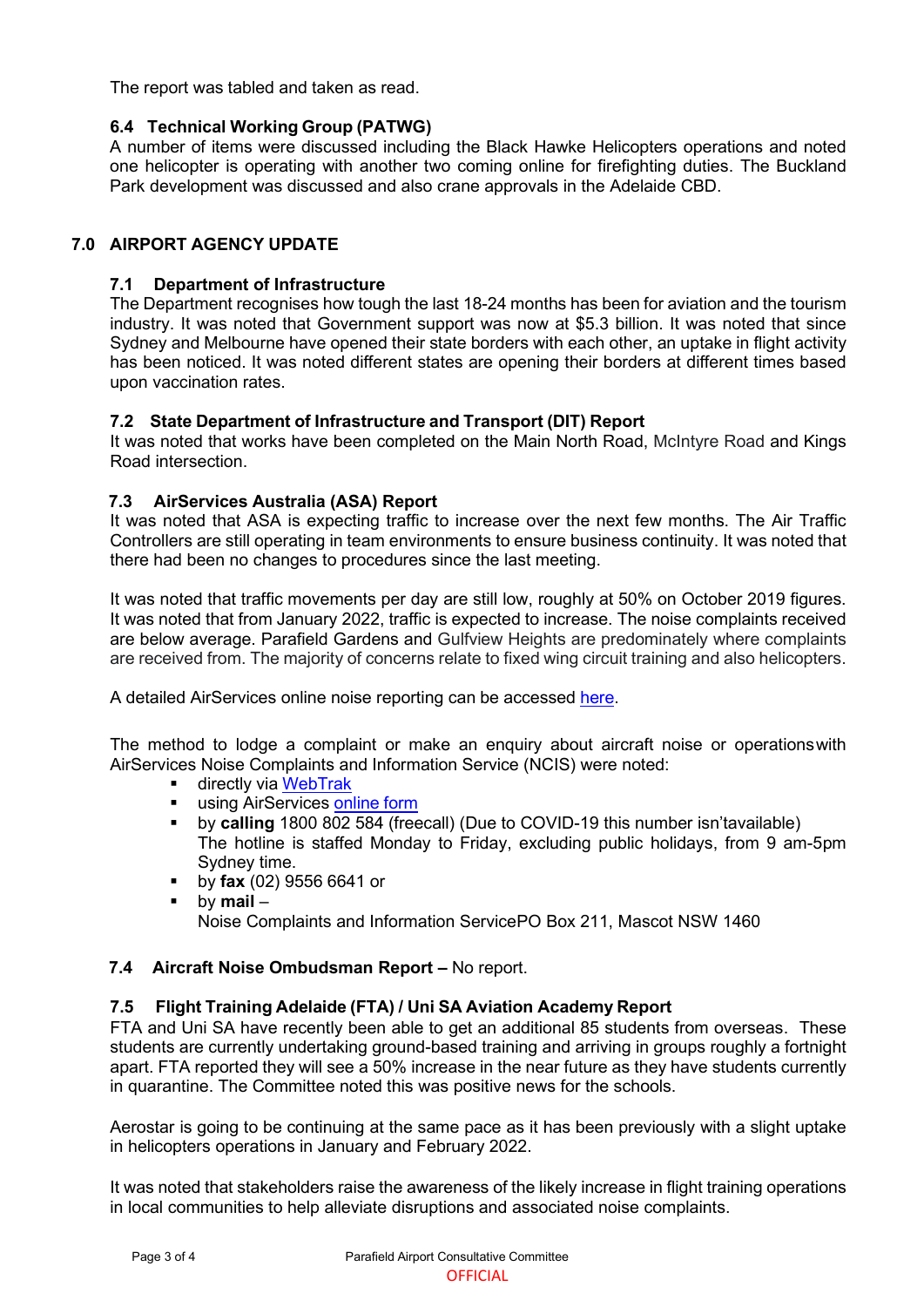## **7.6 Bruce Hartwig Flying School Report –** No report.

# **7.7 Civil Aviation Safety Authority (CASA) – Review of Adelaide Airspace**

Please refer item 5.2.

# **8.0 PLANNING AND LOCAL GOVERNMENT REPORTS**

## **8.1 Planning Co-ordination Forum (PCF) Report**

The Report was tabled and taken as read and the following noted: The Deputy Prime Minister and Minister for Infrastructure, Transport and Regional Development granted approval for a Master Plan extension of 18 months, with the next draft Master Plan to be submitted by 18 June 2024. It was noted this will provide more time for aircraft movements and future patterns to stabilise and allow for more accurate forecasting in the Master Plan.

- **8.2 City of Salisbury (CoS) –** No report.
- **8.3 City of Tea Tree Gully –** No report.

## **9.0 OTHER / NEW BUISNESS**

## **9.1 Airborne Gravity Survey – Geoscience Australia**

It was noted this survey is currently underway in Victoria. At some stage in the future, the survey will move to South Australia. The survey will involve some low-flying aircraft. The tentative dates are 4 May 2022 and continue to 18 May 2022 and 4 August 2022 and continue to 25 August 2022. It was noted consultation will need to occur with ASA, CASA and the relevant stakeholders.

## **9.2 Proposed Buckland Park Development**

It was noted that new residents need to be made aware of the noise above the proposed development and a draft letter will be sent to suggest that developers ensure that purchasers of property are made aware that they could be subject to aircraft noise.

## **9.3 Consultative Committee Chair announcement**

Brenton Burman was announced as the new Consultative Committee Chair. Brenton has had a long involvement with both airports and this committee, holds a strong planning background and used to chair the Adelaide and Parafield Airports Planning Coordination Forum. It was noted that Brenton has been involved in various Master Plans. The Committee welcomed Brenton to the role. The recommendations panel which was comprised of a number of Committee members, both from Parafield and Adelaide were thanked for their time and contributions to the process.

## **9.4 Staffing**

Mark Young, Airport Managing Director will be retiring on 10 December 2021. The Chair thanked Mark for his assistance and effort put into this Committee and into the Airport over the years. Mark has provided very solid support for the Committee. Brenton Cox, currently Adelaide and Parafield Airport's Executive General Manager Finance and Corporate will take over as Managing Director.

## **9.5 Russell Synnot**

Russell Synnot was thanked for his time as Chair and for all his hard work over the years. Russell's significant tenure, contribution to the Committees and great service to the aviation industry on a number of other fronts was acknowledged and was noted as widely recognised by various authorities in Canberra and at other airports around the country. Over the past 25 years, Russell has played an intricate role in the development of the industry and the way in which airports consult.

Russell thanked all members for their contributions to the Committee.

Russell's letter from PAL acknowledging his contribution was read into the minutes.